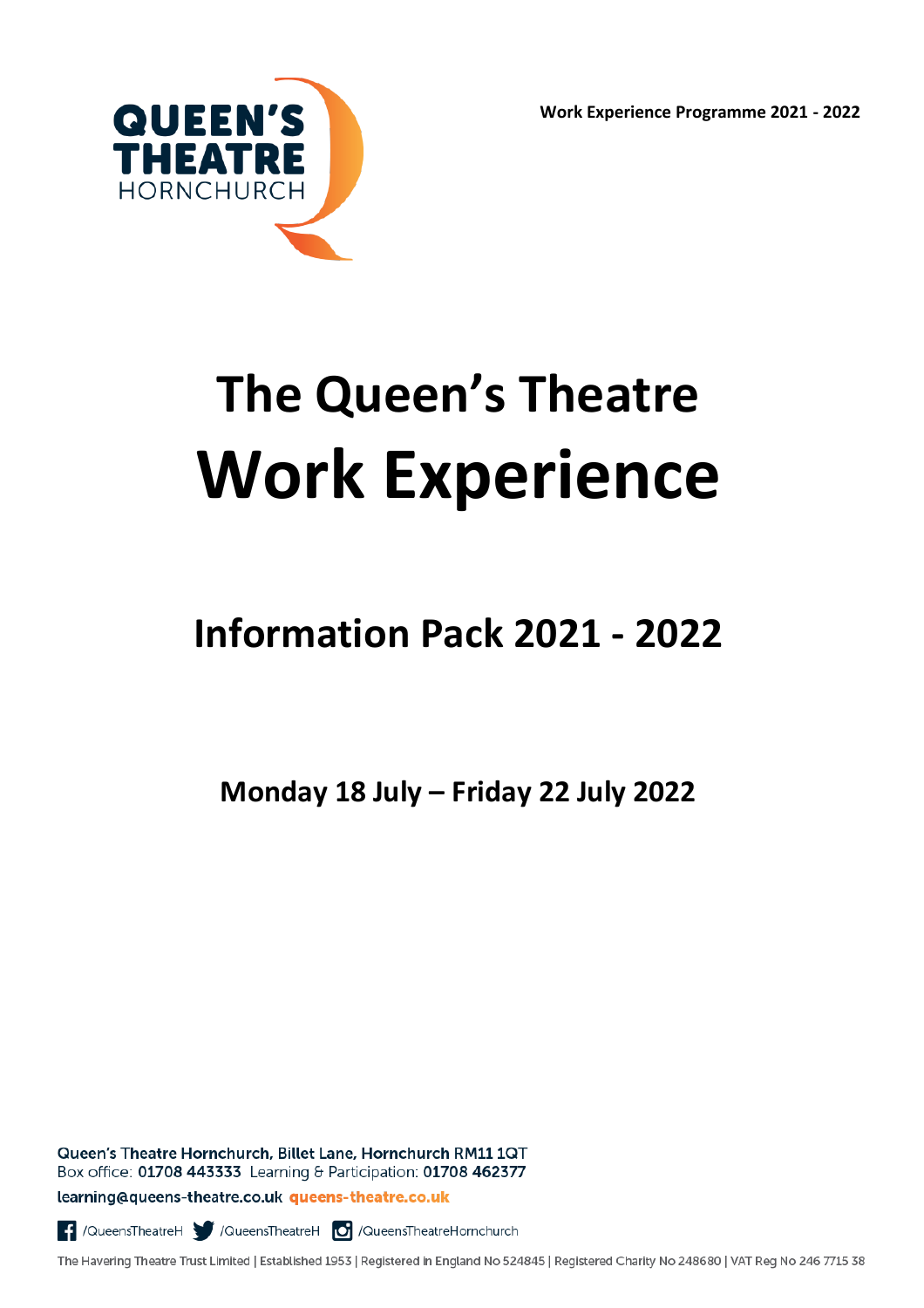## **Introduction**

Every year, The Queen's Theatre offers up to fifteen students the opportunity to take part in a work experience programme designed to provide a hands-on introduction to the workings of a producing theatre before furthering or continuing their studies, or seeking employment in their chosen field.

Applications are currently open for the 2021-2022 academic year, which will run on the following dates:

#### Summer: **Monday 18 July – Friday 22 July 2022**

#### **Students will…**

- Work within a professional producing theatre.
- Explore a range of career options through working with Directors, Stage Managers, Designers, Technicians, Artists and a wide range of other professionals, gaining an understanding of pathways into the cultural and creative industries.
- Develop technical knowledge and skills in a range of theatre making processes e.g. make up, costume design, marketing and programming.
- Develop practical performance skills with a member of the Queen's Theatre creative team.
- Evaluate their experience, complete a portfolio and give a short presentation, demonstrating evidence of their learning.

### **Important Dates & Details**

| Wednesday 1 June, midday | Deadline for applications to be received by the Queen's<br>Theatre                  |
|--------------------------|-------------------------------------------------------------------------------------|
| By Friday 17 June        | Shortlisted applicants will receive an invitation to<br>interview/audition workshop |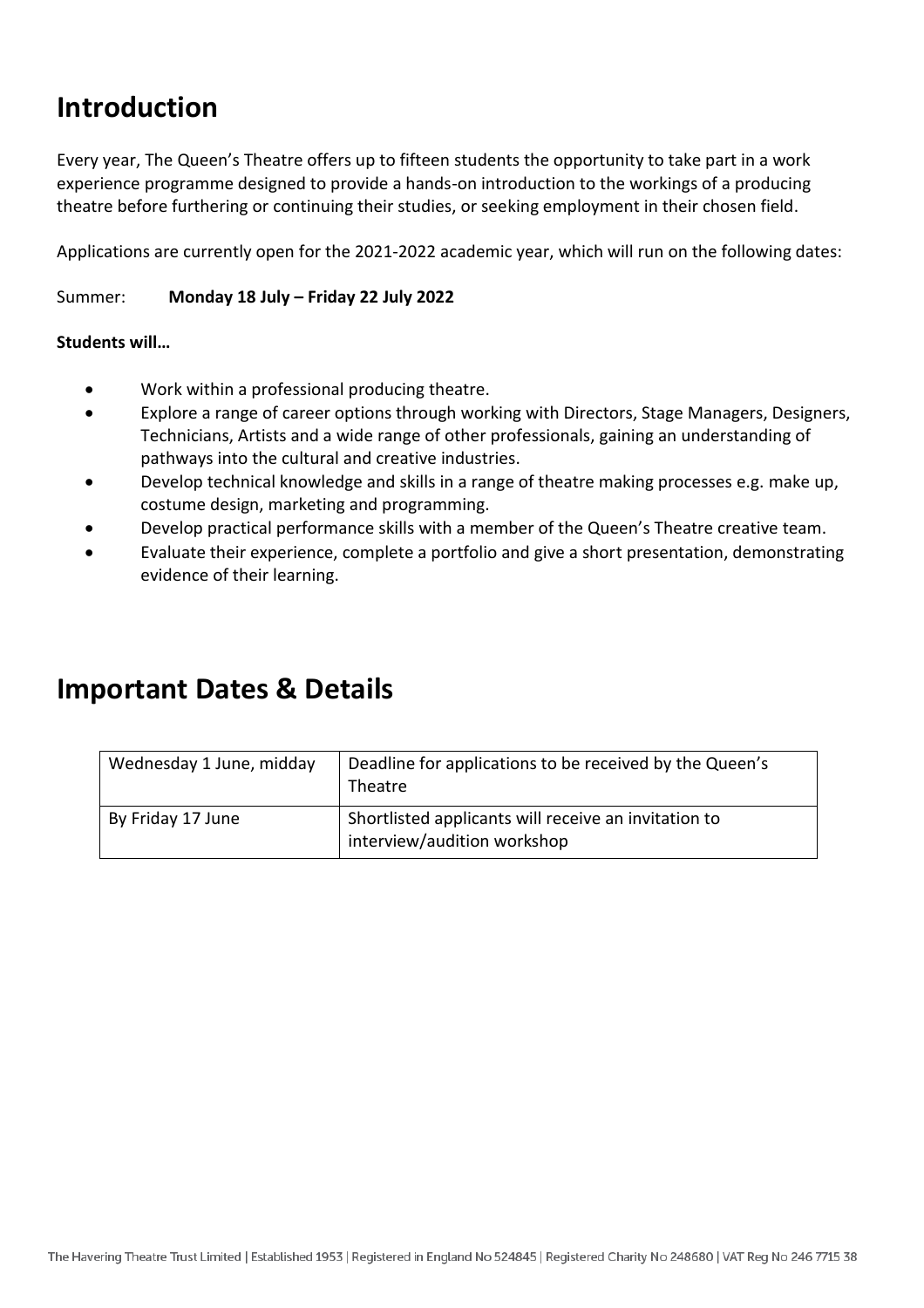# **Sample Schedule**

*Please note, due to the availability of staff and the nature of the building, contents of the work experience programme may be subject to change. The following is a guide only.*

|                                                  | Session 1                         | Session 2            | Lunch     | Session 3                          | Session 4             |  |
|--------------------------------------------------|-----------------------------------|----------------------|-----------|------------------------------------|-----------------------|--|
|                                                  | $10:00 - 11:30$                   | $11:45 - 13:00$      |           | $14:00 - 15:00$                    | $15:00 - 16:00$       |  |
| Monday                                           | Welcome                           | <b>Building Tour</b> |           | Seminar: Careers in the Creative   |                       |  |
|                                                  |                                   |                      |           | Industries, including Q&A          |                       |  |
| Tuesday<br><b>Workshop: Acting and Directing</b> |                                   |                      |           | Workshop:                          | Workshop:             |  |
|                                                  |                                   |                      |           | Makeup &                           | <b>Scenic Art and</b> |  |
|                                                  |                                   |                      |           | Costume                            | <b>Set Design</b>     |  |
|                                                  |                                   |                      |           | <b>Design</b>                      |                       |  |
|                                                  |                                   |                      |           |                                    |                       |  |
| Wednesday                                        | <b>Workshop: Devising Theatre</b> |                      |           | <b>Workshop: Technical Theatre</b> |                       |  |
| Thursday<br>Workshop: Acting                     |                                   |                      | Workshop: | Workshop:                          |                       |  |
|                                                  |                                   |                      |           | <b>Stage</b>                       | <b>Marketing</b>      |  |
|                                                  |                                   |                      |           | <b>Management</b>                  | <b>Theatre</b>        |  |
| Friday                                           | Workshop:                         | Seminar: Arts        |           | What next?                         |                       |  |
|                                                  | Producing                         | <b>Management</b>    |           | Complete evaluation. Any           |                       |  |
|                                                  |                                   |                      |           | questions?                         |                       |  |
|                                                  |                                   |                      |           |                                    |                       |  |